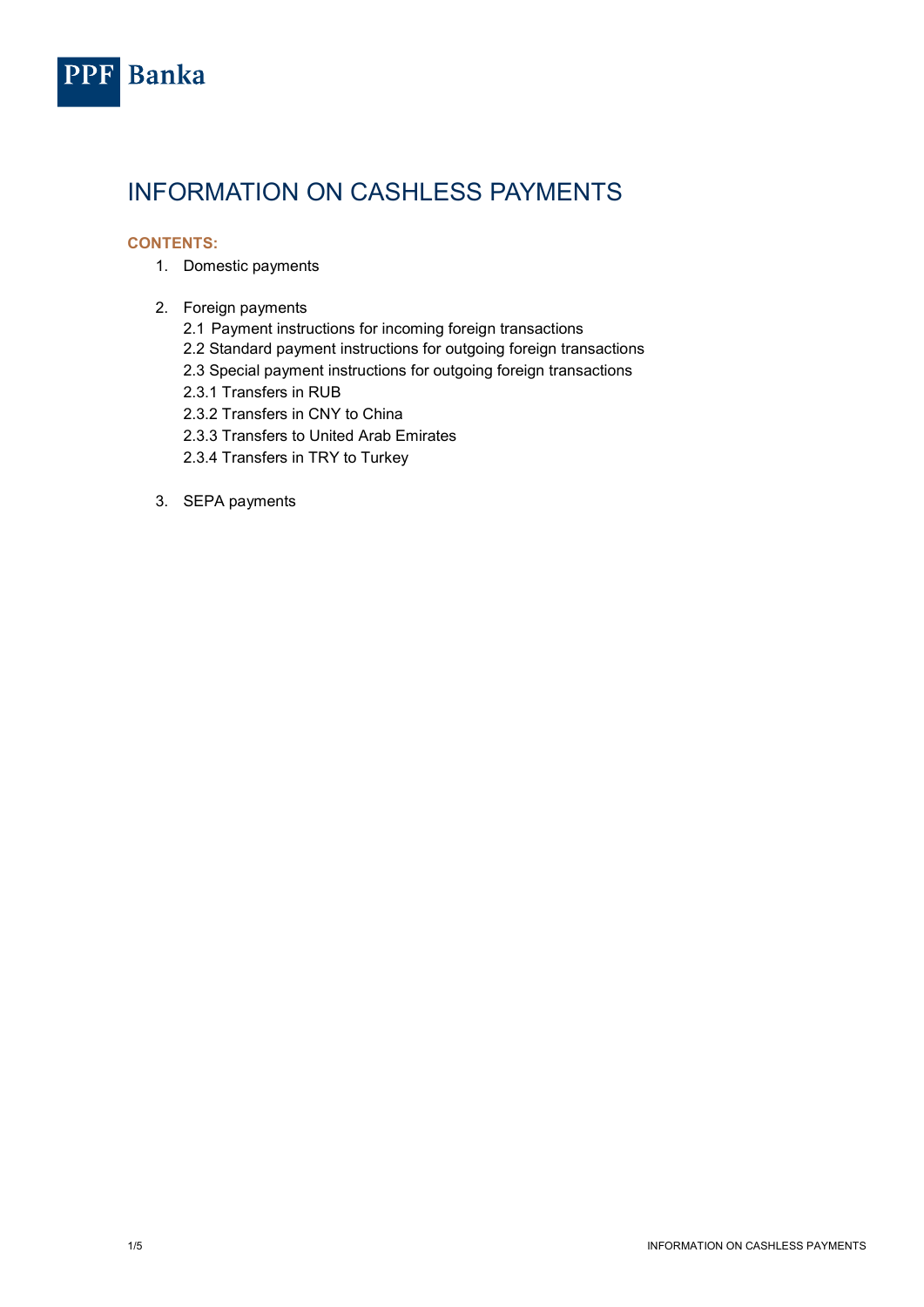## 1. DOMESTIC PAYMENTS

PPF banka, a.s. (hereinafter "the Bank") executes domestic cashless payments in CZK as a direct participant in the CERTIS (Czech Express Real Time Interbank Gross Settlement) clearing system, operated by the Czech National Bank ('CNB'). Domestic payments are executed exclusively between accounts denominated in CZK.

PPF banka, a.s. has the identity code 6000 in CERTIS.

Domestic cashless payments in CZK are effected by way of credit transfers or direct debit:

- between accounts held at the Bank
- to/from third-party banks in the Czech Republic

The completion of domestic payments is subject to having a payment account opened with the Bank and having a sufficient balance available in the Payer's account.

The Bank completes domestic transfers based on the following types of Payment Orders:

- Domestic Order
- Domestic Instant Order (only through ELB)
- Domestic Bulk Order
- Domestic Direct Debit Order
- Domestic Standing Order
- Domestic Direct Debit Mandate

Domestic instant payments can be processed by instant payment scheme participants only. The transfer is made within seconds, 24 hours a day, 7 days a week and the Bank allows its Clients the payment up to no more than CZK 2,500,000.

The current list of instant payments scheme participants is available on CNB's website.

The charge for transfer execution is debited from the Client's (Payer's) account as per the applicable Price List as at the last day of the month and is shown in the account statement as part of the aggregate amount for all domestic payments executed in the respective calendar month.

## 2. FOREIGN PAYMENTS

Foreign cashless payments are transfers of funds in foreign currencies or in CZK from one country to another or transfers of funds in foreign currencies between accounts held at the Bank and Providers in the Czech Republic.

Through the National Bank of Slovakia, PPF banka a.s. is a direct participant of euro payment system TARGET2, which is used mainly for high volume transactions.

PPF banka, a.s. is a member of SWIFT (Society for Worldwide Interbank Financial Telecommunication), through which it exchanges the financial and non-financial data required for foreign payments. The BIC code (Bank Identifier Code) assigned to PPF banka, a.s. within SWIFT is PMBPCZPP.

The Bank performs foreign cashless payments through correspondent banks in the currencies, in which it has Nostro Accounts, and/or in other currencies depending on the individual arrangement with the Client. A current list of correspondent banks is available in the Product Information/Payments section.

The Bank completes foreign cashless payments on the basis of the following Payment Orders:

- Intrabank Foreign Currency Order
- Foreign Order

The completion of foreign payments is subject to having a payment account opened with the Bank and having a sufficient balance available in the Payer's account. If the transaction currency differs from the payment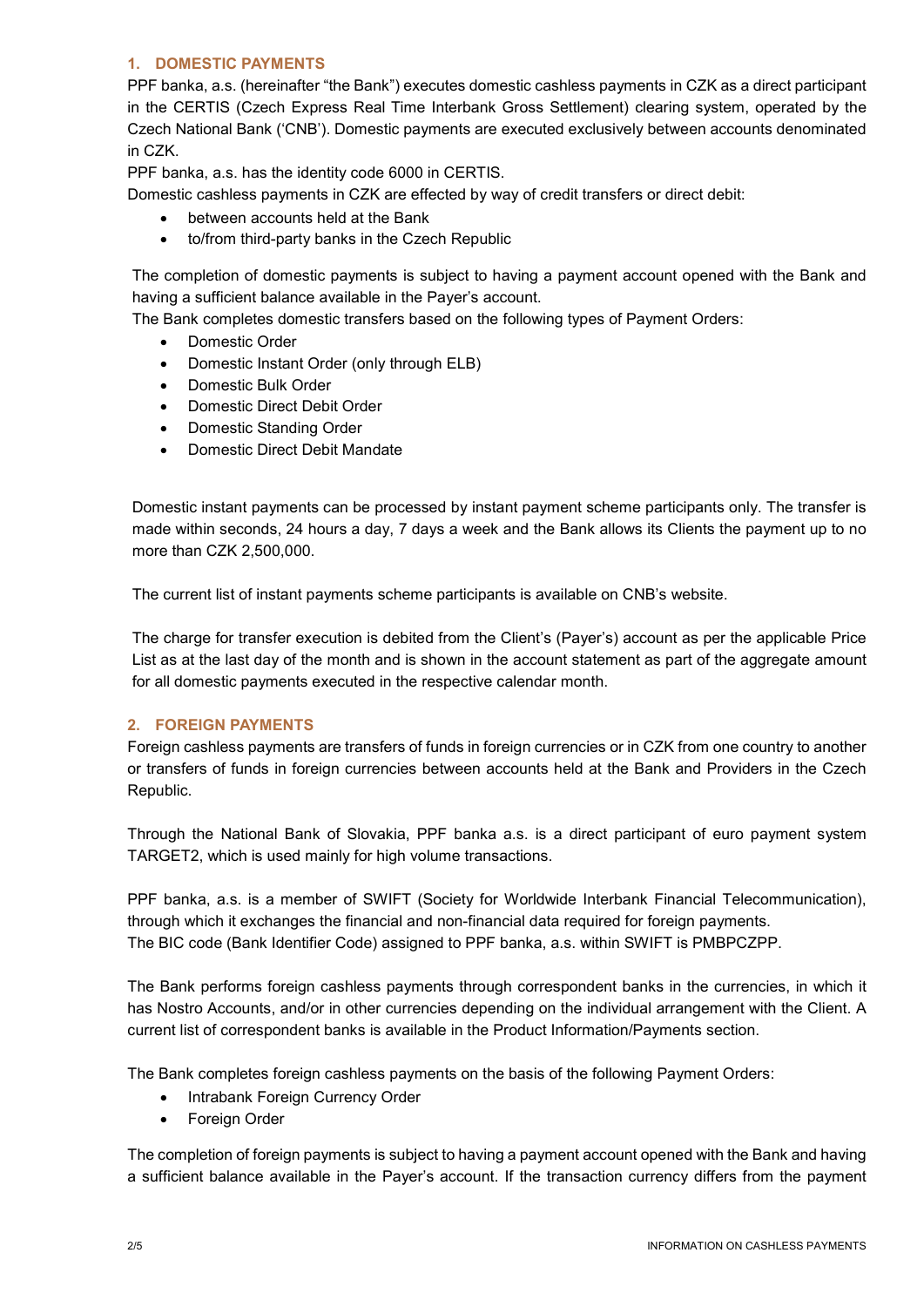account currency, the Bank converts the currency in accordance with the Bank's Exchange Rate List applicable in the moment of processing the order.

The charge for foreign transfer execution is debited from the Client's (Payer's) account as per the applicable Price List always on the day of the transaction execution and is shown in the account statement as a separate item for each transaction.

## 2.1 Payment instructions for incoming foreign transactions

For an incoming foreign transaction directed to the Client's (Beneficiary's) account held at the Bank to be processed smoothly, it is necessary to provide the payer with the following bank details:

- Beneficiary's account number in the IBAN format
- Beneficiary's account name and address
- Name and location of the Beneficiary's bank PPF banka, a.s. Prague, Czech Republic
- BIC (SWIFT code) PMBPCZPP
- Correspondent bank recommended information (a current list of correspondent banks is available in the Product Information/Payments section).

# 2.2 Standard payment instructions for outgoing foreign transactions

For an outgoing foreign transaction to be processed smoothly, the Client shall provide the required bank details specified below in the Foreign Order:

- Beneficiary's account number in the IBAN format or the account number in the national format for countries outside the EEA
- Beneficiary's account name and address
- BIC (SWIFT code) of the Beneficiary's bank and/or other identification information about the Beneficiary's bank (the bank's name, national clearing code and address)
- Correspondent bank for the Beneficiary's bank (recommended information for transfers of funds in currencies other than the national currency in the country of the Beneficiary's bank)
- SHA or OUR charge settlement:

SHA – the Payer pays the charges of the Payer's Provider and the Beneficiary pays the charges of the Beneficiary's Provider as well as charges of intermediary banks, if any OUR – the Payer pays all the charges associated with the payment execution

## 2.3 Special payment instructions for outgoing foreign transactions

## 2.3.1 Transfers in RUB

## a) Transfers in RUB to Russian federation

In addition to the above mentioned standard payment instructions, the following information is also mandatory in the payment instruction of the foreign payment form when transferring RUB to Russian federation:

- BIK the bank's national identification code (9 digits)
- ACC the correspondent account number (20 digits) at the Russian National Bank
- VO code the Russian code identifying the purpose of the payment (5 digits) it is usually supplied by the trade partner (a list of VO codes is available in the Product Information/Payments section)
- $\bullet$  Purpose of the transaction a verbal description of the purpose of the payment; document number (invoice, contract)
- NDS (VAT) information on whether or not the payment includes the tax. In case, there is VAT included in transferred amount, it is necessary to indicate the amount of VAT in RUB currency

In case, the Beneficiary is a legal entity, the following information is mandatory (it is not the case for individuals):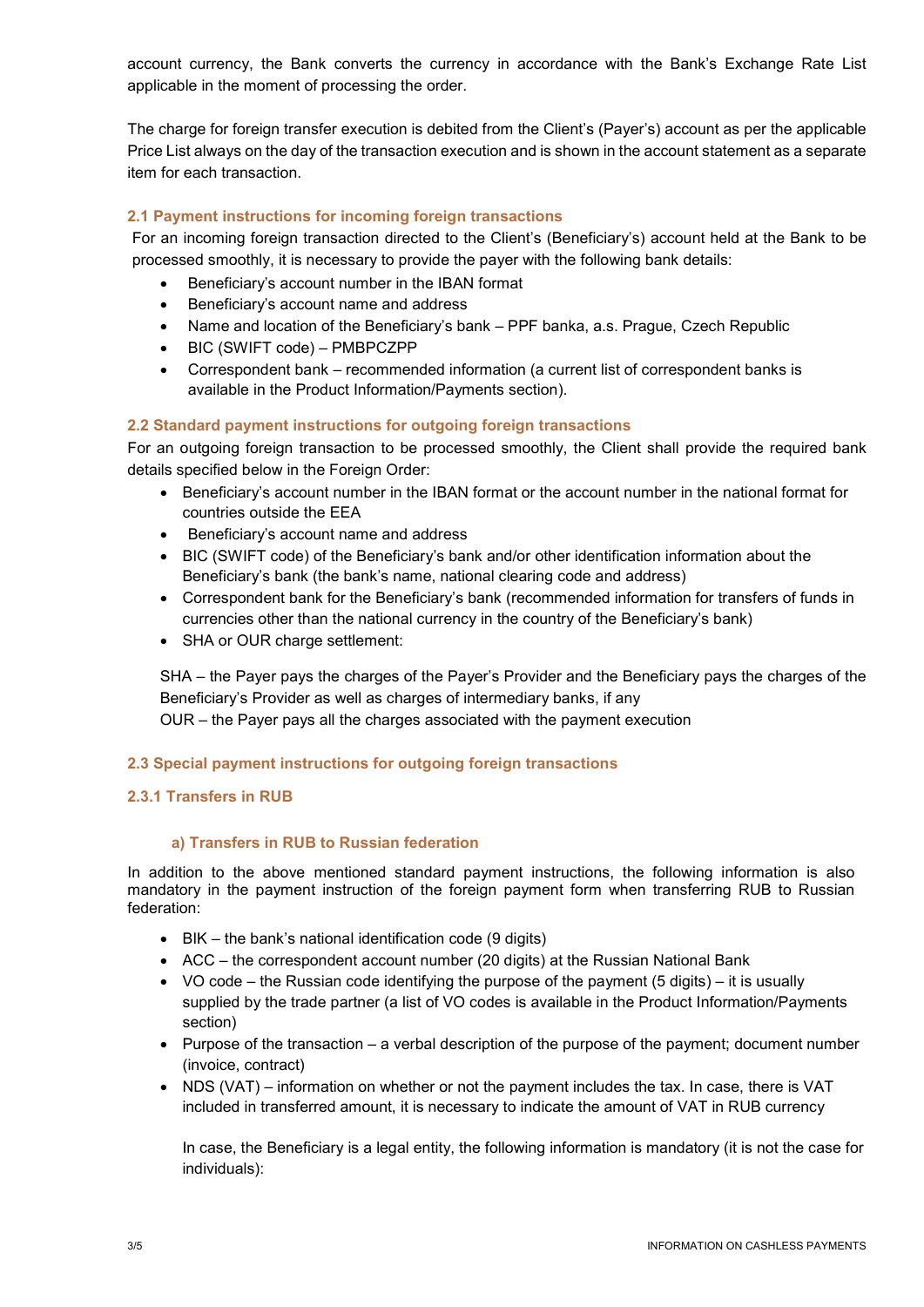- INN tax administration registration number (5, 10 or 12 digits)
- KPP special code for tax administration (9 digits)

## b) Transfers in RUB outside of Russian federation

In addition to the above mentioned standard payment instructions, the following information is also mandatory in the payment instruction of the foreign payment form when transferring RUB outside of Russian federation:

- BIK the bank's national identification code (9 digits)
- ACC the correspondent account number (20 digits) at the Russian National Bank
- $\bullet$  ACC the correspondent account number (20 digits) of the bank of beneficiary, which is held by the russian correspondent bank
- VO code the Russian code identifying the purpose of the payment  $(5 \text{ diuits}) -$  it is usually supplied by the trade partner (a list of VO codes is available in the Product Information/Payments section)
- $\bullet$  Purpose of the transaction a verbal description of the purpose of the payment; document number (invoice, contract)
- NDS (VAT) information on whether or not the payment includes the tax. In case, there is VAT included in transferred amount, it is necessary to indicate the amount of VAT in RUB currency

The requested information shall be available at your business partner (the beneficiary). It is not possible to effect foreign payment in RUB without above mentioned mandatory information.

# 2.3.2 Transfers in CNY to China

In addition to the above mentioned standard payment instructions, the following information is also mandatory in the payment instruction of the foreign payment form when transferring CNY to China:

- Purpose Code a code identifying the purpose of the payment (a list of the codes is available in the Product Information/Payments section)
- CNAPS Code China National Advanced Payment System code (12 alphanumeric characters for the Chinese clearing system)

## 2.3.3 Transfers to United Arab Emirates (UAE)

The following information must be stated in the foreign payment form for a payment instruction in any currency to United Arab Emirates:

 $\bullet$  Purpose Code – a code identifying the purpose of the payment (a list of the codes is available in the Product Information/Payments section)

## 2.3.4 Transfers in TRY to Turkey

In the addition to the above mentioned standard payment instructions it is mandatory to provide the written description of the purpose of the payment for the transfers above 10,000,000 TRY. We recommend to our Clients to provide the written description of the purpose of the payment in all foreign payment instructions in TRY to Turkey, regardless of the payment amount.

## 3. SEPA TRANSFERS

PPF banka, a.s. is a direct participant in the STEP2 payment system, which it uses for executing SEPA transfers (SCT – SEPA Credit Transfer), through National Bank of Slovakia.

SEPA payment transactions are standardised cashless transfers in EUR without restriction on the transferred amount, executed within the EU/EEA countries and countries that have acceded to the Single Euro Payment Area (the 'SEPA area') with a guarantee of the transferred amount being credited in full amount and within a guaranteed time (3 business days maximum).

SEPA is a single area for payments denominated in EUR (Single Euro Payments Area) and includes the EEA member states as well as Switzerland, Monaco, Mayotte, Saint-Pierre-et-Miquelon, San Marino, Guernsey,